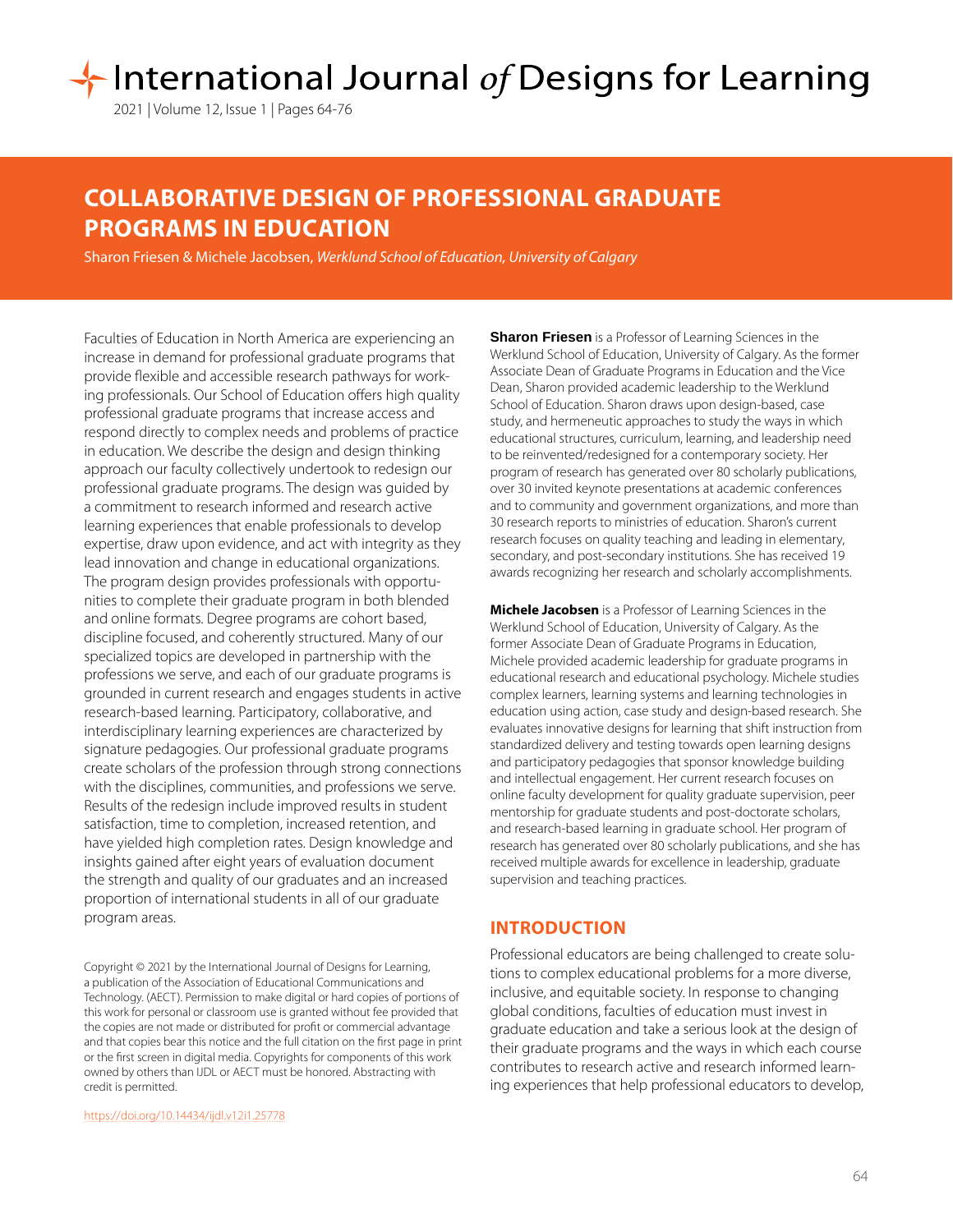design and evaluate innovative solutions to complex and pressing problems and issues in education.

The knowledge, skills and dispositions needed to be an outstanding professional practitioner in today's rapidly changing world requires that universities revision their professional graduate education programs. The re-visioning of graduate education must consider structural, organizational, curricular, and pedagogical renewal. We (the authors) describe the process and outcomes of a collaborative approach to redesigning professional graduate education in one Canadian School of Education. In addition to providing a detailed description of the design, we also include key decisions made during the design process, and design insights gleaned from the first eight years of the intervention, to inform the work of others.

Like many other Faculties of Education in Canada and the United States, we are engaged in an ongoing process of re-envisioning graduate education to emphasize ways to engage the profession in deep and meaningful scholarship that advances and strengthens professional practice and advances knowledge in both the professions and the disciplines. Challenges that our redesign process addressed were similar to those cited by Willis, Inman, and Valente (2010) and common to many graduate programs, such as high attrition rates, lengthy times to completion of doctoral and masters programs, fragmentation of courses and programs, a proliferation of narrowly defined specializations that were disconnected from professional practice, and a lack of flexibility and accessibility for students who wanted to continue full time work in the profession while pursuing blended or online graduate education.

In 2010, our School of Education underwent a significant programmatic examination and review of all existing graduate degree programs, including the Doctor of Philosophy (PhD), Doctor of Education (EdD), Master of Arts in Education (MA), Master of Science in Education (MSc), Master of Education (MEd) and Master of Counselling (MC). Faculty members carried out self-studies of programs and identified each specialization's future goals for research-intensive graduate programs (PhD, MSc, and MA) and for professional graduate programs (EdD, MEd, and MC). This process of self-study and examination of all program pathways yielded several important insights. First, we found there was little to differentiate our PhD and EdD degrees from each other or to distinguish our MA and MSc degrees from our MEd and MC degrees. Second, we discovered that an alternative masters graduate pathway within our Faculty, established in 2002 as a graduated framework of graduate certificates to graduate diplomas as steps toward a master's degree, was being utilized as a default exit pathway for students who were unable to successfully complete the master's degree, rather than as an alternative and flexible laddered pathway to a master's degree. A Graduate Programs Task Force, charged with creating a new vision for graduate

education, recommended changes to the nature and structure of the School's graduate programs. The two of us contributed to the self-study and review process and were assigned the responsibility of working with colleagues and the recommendations to reinvent the graduate programs within our School. Drawing upon research from the Carnegie Foundation for the Advancement of Teaching's Project on the Education Doctorate (CPED) (see [http://cpedinitiative.](http://cpedinitiative.org/) [org/](http://cpedinitiative.org/)) (Golde & Walker, 2006), the Spencer Foundation (see http://www.spencer.org/content.cfm/research), current trends and an assessment of learning outcomes in tertiary education from the Organization of Economic Cooperation and Development (Tremblay et al., 2013a; Tremblay et al., 2013b; Braun et al., 2013c) and the Council of Ministers of Education Ministerial Statement on Quality Assurance of Degree Education in Canada (CMEC, 2007), a significant restructuring and research informed redesign of all graduate programs within our School was undertaken.

## **REIMAGINING OUR PROFESSIONAL GRADUATE PROGRAMS**

As articulated within the CPED, professional EdD and MEd graduate degree programs must be built upon the highest levels of formal academic study and/or research in a given field or discipline and need to be oriented towards stewardship of the profession (Richardson, 2006; Shulman et al., 2006; Walker et al., 2009). Our School's revisioning and remapping of the EdD and MEd programs, including the previous alternative laddered master's degree program (certificate, diploma, masters), focused on the design of innovative, current, and practitioner-oriented doctoral and master degree programs to facilitate the development of future and current educational professionals with the knowledge, skills, and dispositions to analyze and solve authentic problems of practice and to succeed in leading and studying change. The practitioner-scholar model was firmly embedded within a conceptual preparation framework based on research that indicates the optimal learning for adults, especially professionals with a rich background of experience, involves interactions between the characteristics that experienced professionals bring to the learning situation, the experiences in which they engage during the learning process, and the environments in which they learn. To realize this philosophy and model of preparation, our EdD and MEd degree program designs all incorporate a cohort model that is constructed on principles underlying communities of learners, signature pedagogies, and learning environments that embrace theories of participatory knowledge-building (Scardamalia & Bereiter, 2006), knowledge-producing systems (Scardamalia, 2002) and communities of practice (Lave & Wenger, 2002; Wenger, 2000).

In order to draw upon the rich expertise and diverse experience that faculty members bring to graduate programs, a collaborative program and course design approach was used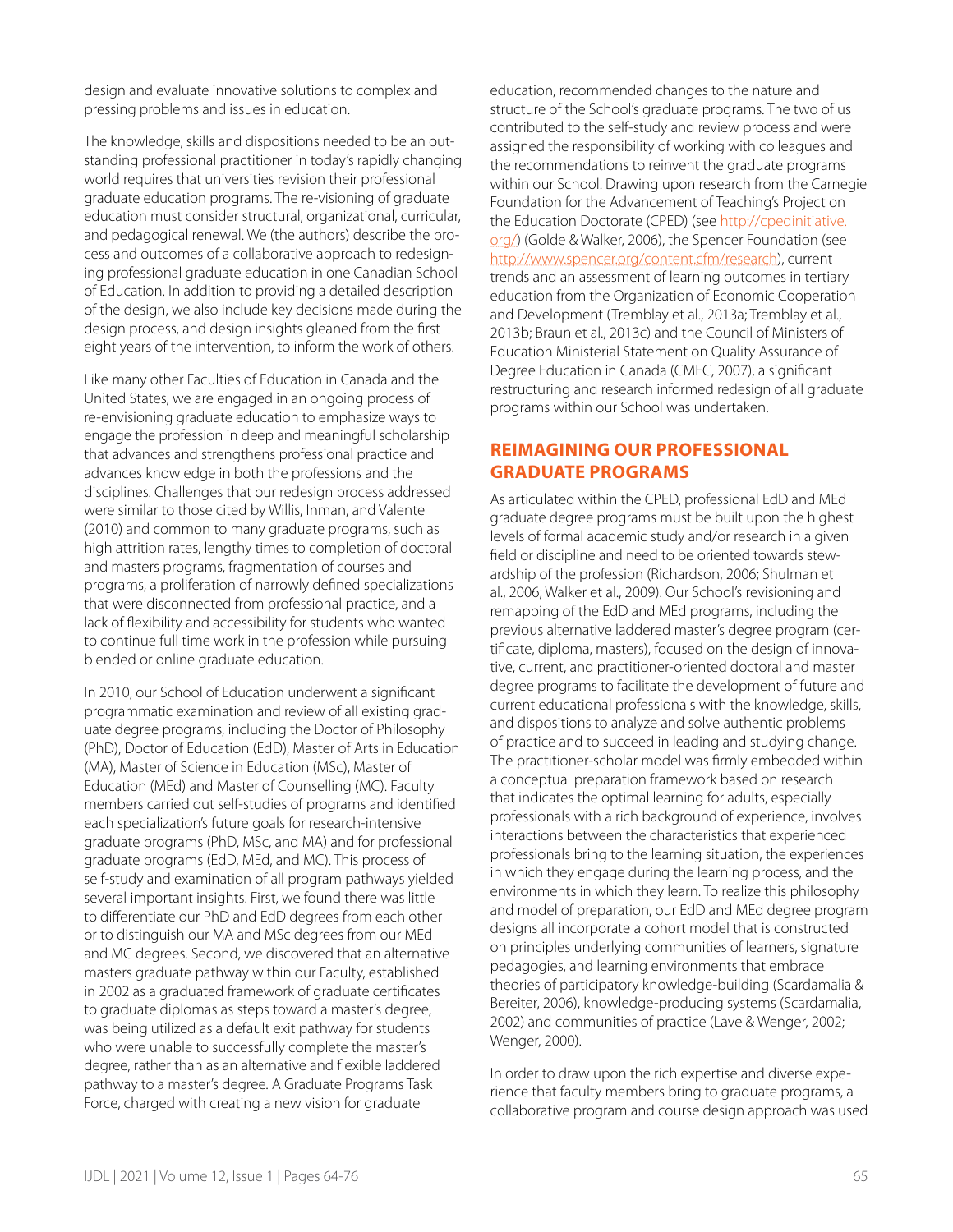by two working groups of faculty members who taught or held a deep interest in the research and specialization courses. One working group of nine faculty members reviewed existing research courses. This group found primarily generic qualitative and quantitative methods courses with the occasional course on a particular methodology or research approach tied to an individual professor. A second group of faculty members, three from each of the seven specialization areas in the School, reviewed the specialization courses. This group's initial review revealed a potpourri of courses that could be taken in any order, with no apparent consideration of a throughline or deliberate mapping to program goals. The working groups were tasked with developing program goals in each specialization, and with revisioning and reorganizing existing courses and with creating new courses, to cohere with revised program goals. Faculty members had agreed, in principle, that the revised professional program designs would be based on a practitioner-scholar model in which students progressed through the program in a cohort, and instructors incorporated signature pedagogies in the design of their courses and in their teaching.

## **PRACTITIONER-SCHOLAR MODEL**

As the working committees reviewed the research in the field and formulated a composite profile of the graduate students in the program, they also found that the exponential growth in educational research and knowledge in the profession, the expansion of competencies educators required to be successful practitioners, and increased use of technology for informal and formal learning, required graduate programs in education to better prepare practitioners for advanced leadership and practice roles.

The two working groups presented findings from their review at a faculty town hall meeting, along with the proposed restructured professional graduate program designs that were firmly situated within a practitioner-scholar approach, and an educative model that focused on research-informed and research active, participatory research and pedagogies. While there was active discussion at this meeting, faculty in attendance endorsed the design recommendations that were put forward. With the support of the faculty, the two working groups now gathered additional members and undertook the applied work of designing and developing the specialization and research courses to ensure that the courses and sequence provided a demanding, coherent, robust, respectable, and high-level academic experience that would educate graduate students as leaders of professional practice in the fields of education and psychology.

After three months, multiple meetings, and many working sessions and consultations, and a second townhall meeting, the two committees finalized a proposal that professional graduate programs each have a carefully and deliberately designed sequence such that students would experience both depth and breadth through their degree. The committees proposed the structure of the programs be cohort-based and bear signature pedagogies. Within a cohort model, students who took the majority of their classes together at a distance could come to know, trust and support each other. The signature pedagogies would assist students in making reflexive connections between the course content and their lived experiences within their respective professions; thereby, increasing the authenticity, relevancy and applicability of the course material for praxis.

Agreement was once again sought from academic colleagues. Several faculty members expressed concerns about sequencing of courses as it was felt that it reduced student choice and would require a high degree of collaboration among those who were assigned to teach the courses. The majority of faculty members admitted they knew little about signature pedagogies. The largest concern was about the level of support that would be required for instructors. After two town halls, and much discussion, the majority of faculty agreed to proceed with developing both the cohort model and the signature pedagogies for our School's professional graduate degrees.

# **COHORT MODEL**

A signature structure that is integral to the design of our professional graduate programs is the student cohort. This key decision was made early in our design process. The cohort approach to designing programs assumes that an intact group of students start and end their degree program at the same time, and they progress through a coherent set of courses and intentionally designed program of study in which each course builds and extends on the previous course. The cohort enables student members to engage in sustained academic and professional dialogue within a learning community that develops and is sustained over time. Students engage in shared learning and research experiences as a group. The student cohort within intentionally designed and sequenced programs stands in sharp contrast to more traditional open enrollment approaches to graduate programs where students self-select from menus of course options, enter and exit programs at different intervals, and exhibit wide range in time to completion.

Drawing upon conceptual and research literature on exemplary professional graduate programs in education (Golde & Walker, 2006), we embraced the cohort model for designing and delivering our professional graduate programs. Learning is fundamentally a social process that is carried out with the aid of mediated tools (Vygotsky, 1978). Vygotsky contended that the most fruitful experience in learners' educational processes occur when learners interact, in a context, with more experienced peers and teachers who provide "intellectual scaffolds" that help them perform complex tasks than would not be possible alone. Interpersonal learning activities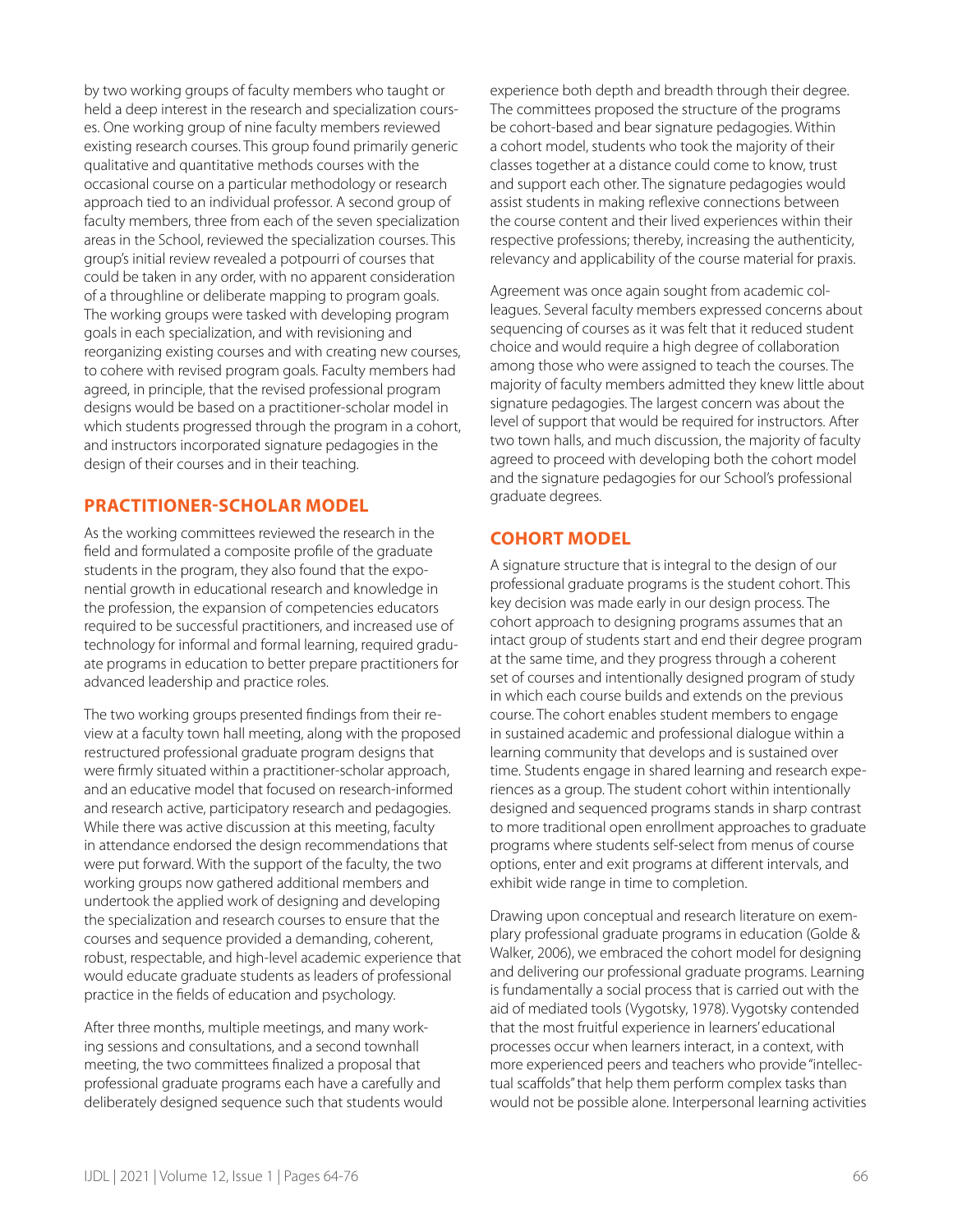that enhance social presence may also result in enhanced social integration of learners, and hence improve the quality of learning, and course and program completion rates in both on-campus and online programs (Joyce & Brown, 2009). Donaldson and Scribner (2003) found student cohorts have particular appeal to adult learners because of the peer support aspect of the structure. Further, research suggests, and it has been our experience, that the cohort model structure scaffolds and supports improved student learning through deeper discussions, which are the foundation for professional networks that support learners' future leadership roles and serve as a scaffold for building collaboration and communication skills (Anderson, Annand & Wark, 2005).

Regardless of instructional context, establishing a community of learners enhances the student experience, increases belonging and improves outcomes in professional graduate programs (Anderson, 2003; Garrison et al., 2000; Rouke, et al., 1999; Rouke & Anderson, 2002; Scardamalia, 2002). In a community of learners, students learn by working together and becoming part of a larger community. Students collaboratively construct knowledge; they do not take it in as it is disseminated but instead build on knowledge they have gained previously (Anderson, 2009; Bransford et al., 2000; Garrison & Anderson, 2003). Edens (2000) noted,

*A new approach emphasizes the students' active role in constructing knowledge and students' actively engaging in inquiry and problem solving, typically in a collaborative framework. Learning is anchored to real-world or authentic contexts; students learn how to apply inert knowledge to real problems...Problem-based learning holds promise as a teaching tool that provides for the acquisition of problem-solving skills to meet the challenges of the twenty-first century workplace. (p. 55)* 

The documented affordances of a student cohort design, from intellectual scaffolds, the social construction of knowledge, cultivation of a community of learners, peer support and sense of belonging, and problem solving in a collaborative framework, convinced us of the value of this signature structure for quality learning, student retention and student success in all of our professional graduate programs. This description of our cohort-based programs illustrates how graduate students can be brought together to examine their practice thoughtfully and systematically in a research community focused on innovation in education (Olson & Clark, 2009).

## **SIGNATURE PEDAGOGIES**

Professional schools of education face a challenge: their pedagogies must measure up to the standards of not just the academy, but also of the profession of education. A second key decision in our design process was assigning signature pedagogies to our professional graduate programs. Professionals must learn abundant amounts of theory and vast bodies of knowledge in order to bring research informed perspectives to bear on the complex problems of learning and practice that they are called upon to address. Professionals must come to understand that in order to act, they must become knowledgeable, develop expertise, draw upon evidence, and act with integrity. Signature pedagogies are forms of instruction used in the preparation of members of caring professions (that is, the salient, pervasive teaching practices that characterize a field):

*Signature pedagogies are types of teaching that organize the fundamental ways in which future practitioners are educated for their new professions. In these signature pedagogies, the novices are instructed in critical aspects of the three fundamental dimensions of professional work to think, to perform, and to act with integrity (Shulman, 2005, p. 59).*

An issue we faced in revisiting our EdD and MEd programs was how best to frame forward-thinking, innovative, and effective signature pedagogies within professional graduate education. Our two working committees not only examined the surface structure of various signature pedagogies (what the teaching looks like) but also the deep structure (theories and assumptions about teaching and learning in the field) and the implicit structure (beliefs about what should be valued in the field, including professional dispositions). The committees' work was informed by CPED's research on stewardship in the profession (Golde & Walker, 2006), and signature pedagogies that reflect "what counts as knowledge in a field and how things become known" (Shulman, 2005, p. 54). Thus, signature pedagogies are viewed as the route to preparing a steward of the profession and as the desired outcome of our professional graduate programs, which is exceptionally well-prepared *stewards of the profession*; therefore, our principal role was to determine the signature pedagogies that would foster the essential competencies and qualities for that role in each course and program. Therefore, determining which signature pedagogies would be prioritized in our program design required numerous meetings, debates, and consultations within the faculty.

In the sections that follow, we identify and describe the signature pedagogies that were agreed upon and incorporated into the design of our professional graduate programs. These signature pedagogies are rich beginnings for building analytical processes that prepare students to lead and study change and to offer them opportunities to learn from both theory and experience.

#### **Inquiry-Based Learning**

An inquiry-based approach to learning requires learners to actively engage in knowledge building. "Inquiry-based learning is a dynamic process of coming to know and understand the world in genuine and authentic ways that take their cue from how knowledge actually lives and works in the world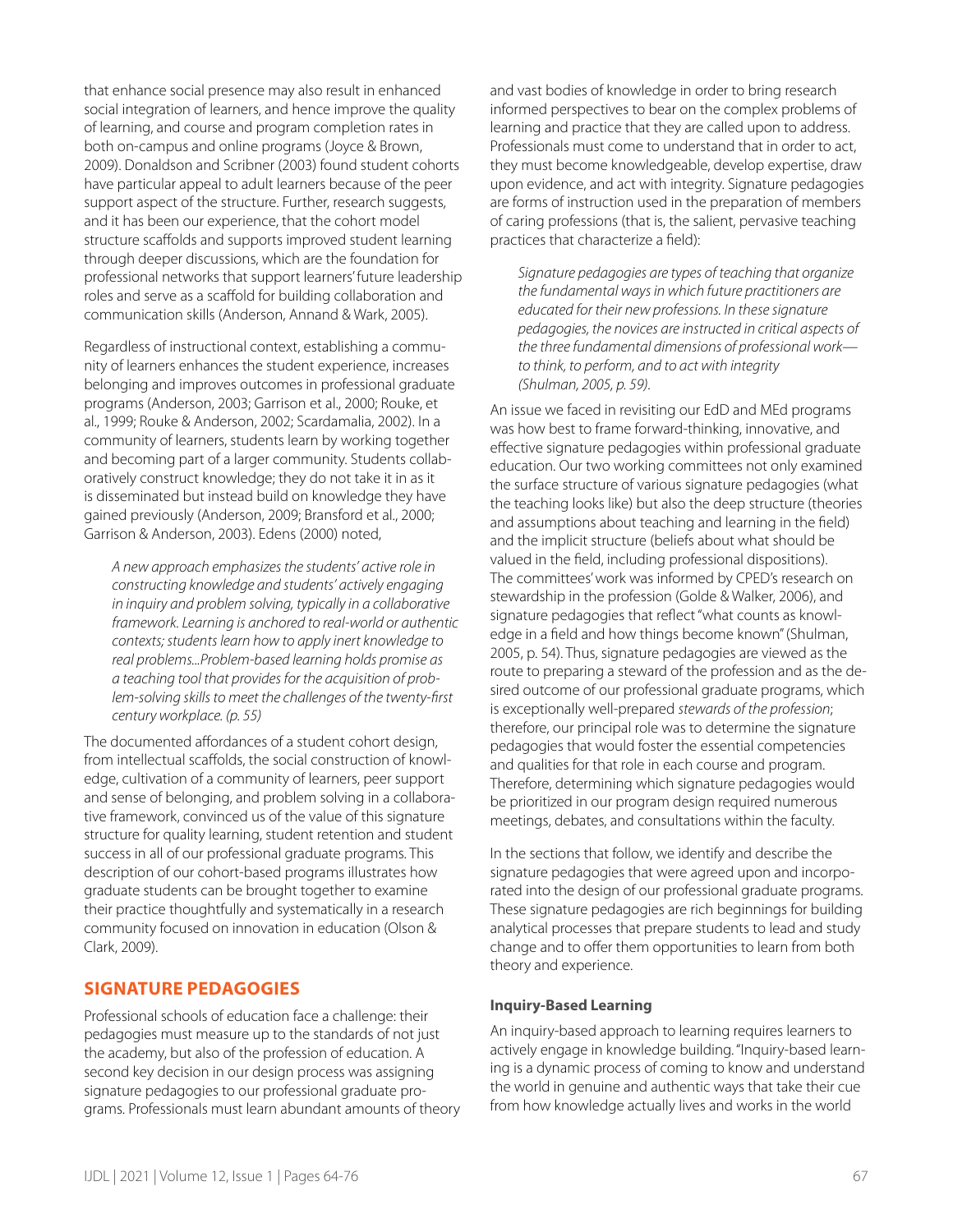(Friesen, 2013a, p. 153). In *inquiry-based learning* students are presented with a challenge (such as a question to be answered, an idea to be examined, an issue to be explored) and accomplish the desired learning in a process of responding to that challenge. Presented with a challenge, such as design a learning experience that reflects social-constructivist principles and activities, graduate students are invited to work collaboratively to seek and gather information and resources to address the challenge, draw upon diverse experience and expertise, critically analyze and synthesize ideas, and build knowledge that is shared and improved upon within the learning community. Inquiry-based learning is found to be more effective than traditional instruction for improving academic achievement and the development of thinking, problem-solving, and laboratory skills (Darling-Hammond, 2008; Friesen, 2013a; Haury, 1993; McReary et al., 2006; Oliver-Hoyo & Allen, 2005; Oliver-Hoyo et al., 2004).

## **Problem-Based Learning**

Using problem-based approaches to learning in our professional programs, students frequently work in teams that are confronted with an ill-structured, open-ended, real-world problem of practice to solve. Students are required to take the lead in precisely defining the problem, identifying assumptions, figuring out what they know and what they need to determine, and planning how best to proceed to address the problem. Sourcing and drawing upon rich resources related to the problem, students formulate and evaluate alternative solutions, select the best one and make a case for it, and evaluate lessons learned. When students identify the need for instruction on new material, the instructor either provides it or guides the students to obtain the required information themselves. A meta-analysis of the effectiveness of problem-based learning (Dochy et al., 2003) suggests that students may acquire more knowledge in the short term when taught conventionally but are likely to retain knowledge longer when taught with problem-based learning. Given our graduate program's focus on developing leaders who can address complex learning needs and problems of practice in diverse organizational contexts, a problem-based approach to learning offered an authentic, robust and applied approach to developing deep understanding. Prince and Felder (2006) summarize robust positive effects of PBL on development of a variety of problem-solving skills, conceptual understanding, ability to apply meta-cognitive and reasoning strategies, teamwork skills, and even class attendance. "Perhaps it cannot be stressed enough, PBL is not merely the layering or the addition of problems onto conventional practice; rather, PBL requires new approaches to course design, instruction and assessment" (Friesen, 2013b, p. 248).

#### **Case-Based Learning**

In *case-based learning*, students collaboratively study historical or hypothetical cases involving scenarios likely to be encountered in professional practice. Students are challenged to explore their existing preconceptions and modify them to accommodate the realities of the cases (Lundeberg & Yadav, 2006). Compared to typical problems used in problem-based learning, cases tend to be complex, relatively well-structured and rich in contextual details, and require the application of material that is already somewhat familiar (Lohman, 2002). For example, a case-based approach to problem identification and the design of solutions is used with doctoral students in a design-based research seminar. Doctoral students work in interest-based teams on selected cases that reflect problems of practice in primary, secondary or tertiary contexts, analyze the case to identify the key problem that needs to be solved, and draw upon the literature to collaboratively develop research informed solutions along with an implementation and evaluation plan. Lundeberg and Yadav (2006) carried out a meta-analysis and concluded that cases have a positive impact on faculty and student attitudes, class attendance, and faculty perceptions of learning outcomes. They also note the reported comparisons of the effectiveness of case studies versus traditional instruction depend strongly on the assessment tasks and that "the higher the level of knowledge and thinking required on the assessment task, the more likely that case-based teaching will produce greater gains in student understanding (p. 10)".

## **DESIGNING A DISTINCT EdD**

To highlight the design process for our degree pathways, we detail the process we undertook in the design of our EdD in the sections that follow. The first problem the working team encountered was that the existing doctoral degree pathways, the PhD and EdD, were identical in all respects, except the latter was offered in blended and online formats and the former was offered on campus. The first design task was to clearly distinguish between the two doctorates. Informed by existing research and the work of the CPED on the doctorate and guided the Council of Ministers of Education Ministerial Statement on Quality Assurance of Degree Education in Canada (2007), the working team created distinct program descriptions for our School's PhD and EdD degrees (Table 1).

The next task was for the committee to determine the ways that the EdD program would be designed using the cohort model and signature pedagogies. While the committee originally entertained alternative forms of a capstone project for the doctorate, upon consulting with the Dean of the Faculty of Graduate Studies, the group was told that all doctoral students must complete an independent dissertation. The committee relayed this decision to the faculty members and proceeded within this requirement to the next three decisions. These design decisions were critical as the majority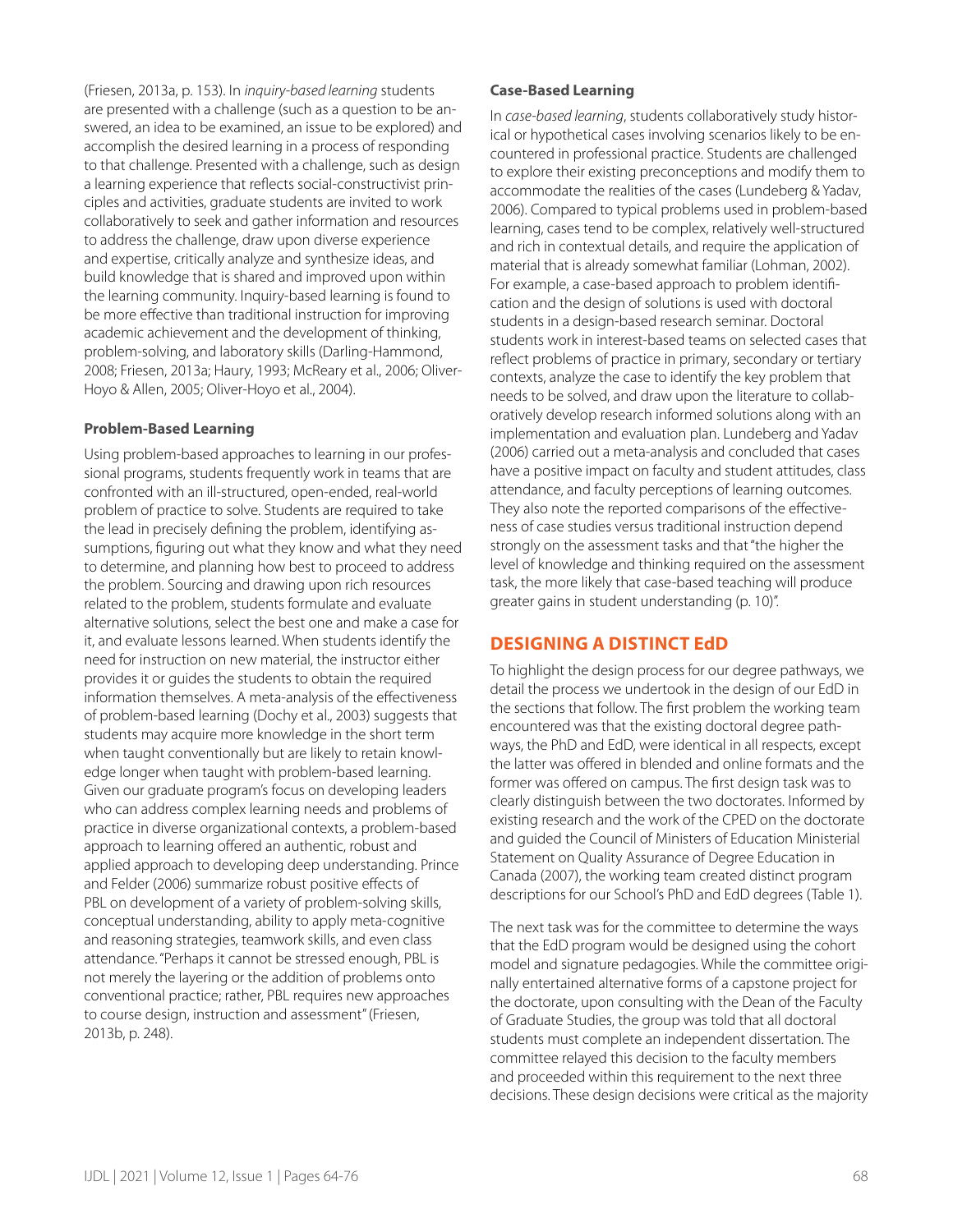|                                        | <b>EdD-SCHOLAR OF THE PROFESSION</b>                                                                                                                                                                                                                                                                                                                                             | <b>PhD-SCHOLAR OF THE DISCIPLINE</b>                                                                                                                                                                                                                                                                                                                                                                                                                                                                        |
|----------------------------------------|----------------------------------------------------------------------------------------------------------------------------------------------------------------------------------------------------------------------------------------------------------------------------------------------------------------------------------------------------------------------------------|-------------------------------------------------------------------------------------------------------------------------------------------------------------------------------------------------------------------------------------------------------------------------------------------------------------------------------------------------------------------------------------------------------------------------------------------------------------------------------------------------------------|
| <b>Primary Career</b><br>Intention     | Evidence-based leadership and practice in educa-<br>tional institutions or related organizations.                                                                                                                                                                                                                                                                                | Scholarly practice, research, and/or teaching<br>at university, college, institute or educational<br>organizations.                                                                                                                                                                                                                                                                                                                                                                                         |
| <b>Degree Objective</b>                | Preparation of professional leaders and scholar<br>practitioners competent in identifying and solving<br>complex problems in education. Emphasis is on<br>developing new solutions to problems of practices<br>as well as developing thoughtful, critically reflec-<br>tive practitioners who are fully able to enact an<br>evidence-based practice.                             | Preparation of professional researchers, scholars,<br>or scholar practitioners. Develops competencies<br>in educational scholarship and research that<br>focuses on acquiring and generating new<br>knowledge in the discipline.                                                                                                                                                                                                                                                                            |
| <b>Knowledge Base</b>                  | Understands theoretical and conceptual knowl-<br>edge and uses this to develop and apply knowl-<br>edge for practice. Research-based content themes<br>and theory are integrated with practice with<br>emphasis on application of a knowledge base.                                                                                                                              | Fosters theoretical and conceptual knowledge.<br>Content is investigative in nature with an<br>emphasis on understanding the relationships to<br>leadership, practice, and policy.                                                                                                                                                                                                                                                                                                                          |
| <b>Research Methods</b>                | Develops deep understanding of inquiry, research<br>and evaluation for participatory research method-<br>ologies: design-based/action research methods.<br>Developing competencies in research design,<br>analysis, synthesis, and writing.                                                                                                                                      | Courses develop deep understanding of inquiry,<br>qualitative and quantitative research method-<br>ologies. Developing competencies in research<br>design, analysis, synthesis, and writing.                                                                                                                                                                                                                                                                                                                |
| Candidacy                              | Candidacy portfolio containing three components:<br>research proposal, specialization papers and a re-<br>flective self-analysis paper. The candidacy examina-<br>tion is based on the research proposal as evidence<br>of the student's background knowledge in their<br>discipline and preparedness to conduct research of<br>high quality in their particular field of study. | The dissertation research proposal contains the<br>following components: a foundation compo-<br>nent demonstrating background knowledge in<br>the discipline, a literature review specific to the<br>proposed research, and the proposed research<br>methodology. The candidacy examination is<br>based on the research proposal as evidence<br>of the student's background knowledge in<br>their discipline and preparedness to conduct<br>research of high quality in their particular field<br>of study. |
| <b>Dissertation</b>                    | Original research dissertation with the clear goal of<br>informing and creating new educational practices<br>with relevance to the profession and disciplinary<br>knowledge.                                                                                                                                                                                                     | Original research dissertation with the clear goal<br>of informing disciplinary knowledge.                                                                                                                                                                                                                                                                                                                                                                                                                  |
| <b>Supervisory</b><br><b>Committee</b> | Composed primarily of active researchers in areas relevant to students' areas of interest.                                                                                                                                                                                                                                                                                       |                                                                                                                                                                                                                                                                                                                                                                                                                                                                                                             |

#### **TABLE 1.** Comparison of EdD and PhD Programs.

of students would undertake their doctoral program from a distance, and most would be working professionals who would complete their doctoral degree while working full time. We decided the EdD program needed to: 1) exploit the affordances of technology enabled knowledge producing systems; 2) create participatory learning environments to draw upon learners' experiential expertise, and thus acknowledge the students as legitimate contributors to advancing knowledge within the cohort; and 3) establish opportunities within a structured laboratory of practice for students to engage with problems and issues in education to scaffold

preparation of a research proposal for candidacy. While the working group agreed that signature pedagogies provided many opportunities to engage with real problems of practice across the program, they decided there was a need for at least two required course-based learning experiences so that students could draw upon each other's knowledge and experience to collectively advance their understanding of research processes as these relate to formulating a research proposal designed to address a real problem of practice. Our design solution involved creating two laboratories of practice in the second year of the doctoral program.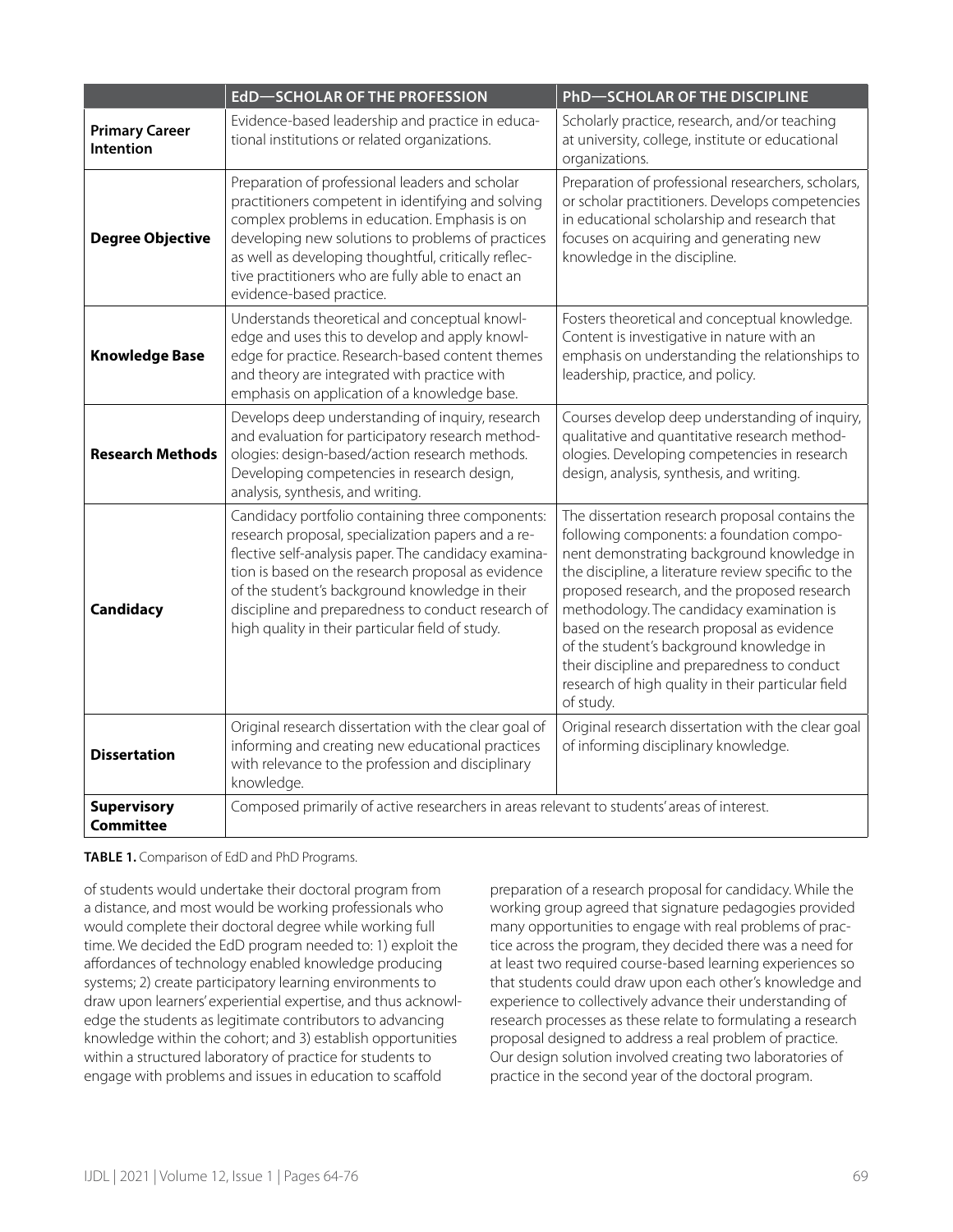#### **Technology Enabled Knowledge-Producing Systems**

Deciding to utilize the affordances that networked technologies provide to create online learning environments for collaborative knowledge building was an important decision point in our redesign. This decision complemented the signature pedagogies in which students were invited to address authentic problems of practice in coursework. The addition of systems to build sustained scholarly discourse that treated all ideas as improvable and thereby creating a community in which all students take responsibility for the overall advancement of knowledge in community was a goal (Scardamalia, 2002; Scardamalia & Bereiter, 2006, 2010; Scardamalia et al., 1994). However, implementing technologies that allow students to follow ideas in order to improve upon them was a challenge given existing institutional investments in mandated systems. Threaded discussion forums in learning management systems that we reviewed were not up to the challenge of fostering knowledge building. We addressed this gap by creating pedagogical guidelines for creating communities of scholarly discourse, peer review and participatory learning environments for instructors and students.

#### **Participatory Learning Environments**

With decentralized access to information, connected expertise and collaborative online workspaces, the roles of the educational institution and the educator shift from source, location and disseminator of knowledge to the means of accessing, interpreting, extending and challenging that knowledge. We drew upon the ideal of cultivating participatory learning environments and the co-creation of meaning. Drawing upon the work of Jenkins et al., (2006), Sawyer (2006) and Thomas and Brown (2011), we determined that several qualities of participatory learning environments would be actively designed into our professional graduate courses and programs. For example, the expectation that a culture of inquiry supports idea creation and the sharing of creations, and that opportunities for expression and engagement by all members of the learning community, was built into graduate courses and across each program. In participatory learning environments, learners are socially connected with one another and expertise is distributed such that the most experienced in one area serves as mentor to other members of the learning community. Graduate students bring diverse knowledge, expertise, and experiences to graduate study and through peer learning, peer review, collaboration and knowledge sharing in community, can and do learn to develop and contribute to group memory and knowledge building as a collective responsibility and endeavor (Bereiter & Scardamalia, 2010; Clifford & Friesen, 1993; Hattie, 2009; Jacobsen, 2010; Jacobsen & Friesen, 2011; Jenkins, et al, 2006; Sawyer, 2007; Thomas & Brown, 2011).

#### **Laboratories of Practice (Collaboratories)**

Collaborative laboratories of practice (collaboratories, collabs) (Shulman, 2007) are places of praxis—settings where theory and practice inform each other. These are structured, scaffolded, and socially connected experiences of complex, messy, real-world practice that serve as initial sources of active inquiry, critical thought and action, and participatory research. In writing about the practical and conceptual features of doctoral programs, Shulman (2007) argues, "the wisdom of practice is a necessary but ultimately insufficient basis for teaching and pedagogical action" (p. 561). Values, vision of the possible, and theoretical conceptions of learning, teaching, development, justice, and equity must also be drawn upon to create a scholarly profession (Schulman, 2007).

The original design work for the EdD collaboratories of practice provided an innovative approach for our School to scaffold students through the research proposal writing and thinking processes. Working group meetings led by the associate dean and director of professional programs included faculty members from across disciplines who engaged in often heated and lively conversations about "what constituted research within a professional program". Over a period of 12–18 months, common course outline templates were created and agreed upon for the two collabs, along with guides to assist students and instructors with the research proposal. Common texts were selected. The design of the two collabs supported doctoral students through conceptualizing and writing two major components of a research proposal. All design work for the collabs was collaborative, and often messy and complex, as we learned how to work in interdisciplinary ways to convey expectations for educational research that focused on change and innovation in education.

Within our collaboratories of practice (collabs), students were offered multiple opportunities to explore and examine authentic problems of practice to expand their experiences within their specialization area and expose them to alternative contexts, responsibilities and roles in research. The collabs were designed to leverage the strengths of a student population that comes from diverse educational contexts, to provide opportunities for students to view work in a context and actively interact with each other on problems of practice, and those of the profession, and to serve as sources of active inquiry, critical thought and action, and participatory research with each other. As well, the collabs provided opportunities for a cohort of students, with diverse expertise and experience, to collaboratively discuss various problems of practice, work through the research literature and methodology of the particular problem of practice. The goal was to promote critical inquiry that addressed important issues related to teaching, learning, and leading in order that collaboration and knowledge building among colleagues could be enhanced. Through their own participatory research designs, EdD students were expected to apply and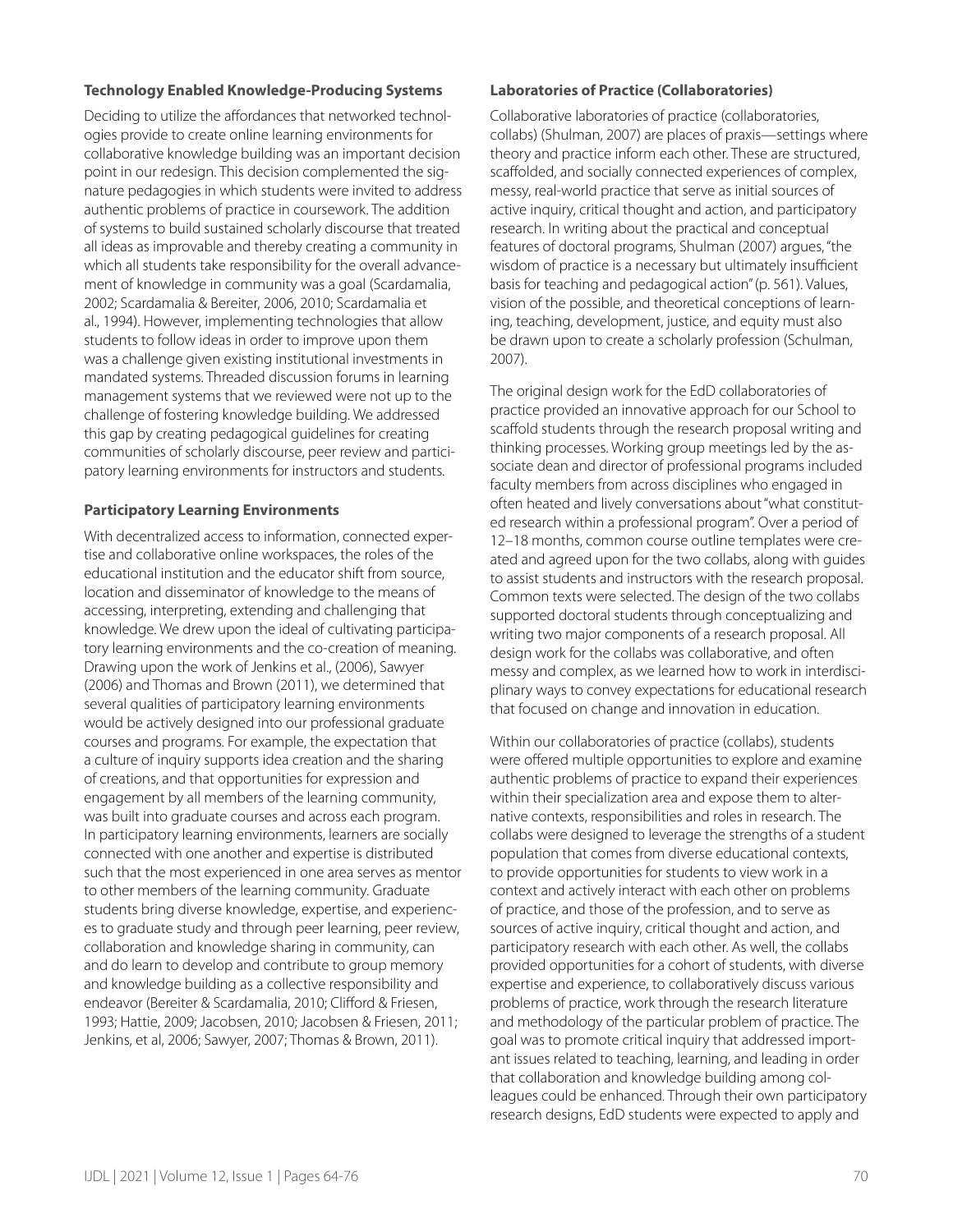enrich their knowledge of research, professional literature, and other relevant knowledge to their professional work and leadership roles and learn first-hand how to evaluate research, translate research into practice and conduct research and program evaluations for continual improvement of learning and for mobilization and use of knowledge.

The EdD collaboratories, which were a student-focused design element meant to support cohort-based learning, and involve a supervisor, an instructor, and the cohort working in collaboration to support each student in formulating a strong research proposal, was initially met with a great deal of suspicion and resistance from some faculty members. This resistance to the collabs has tended to lessen over time but has not disappeared. Supervisors did not understand the intent of the collabs at first, so the Associate Dean organized many workshops for both instructors and supervisors to orient both instructors and supervisors to this collaborative and participatory approach to graduate supervision. Originally, in the selection of instructors for the collabs, the program drew upon senior scholars who understood and supported the EdD program design and had taught and or supervised many doctoral students. Later, a broader range of scholars from across the program, who understood and supported the intent of the collabs, were assigned to teach the courses. As the courses and programs were timetabled, we brought instructors from across sections together to discuss the intent and objectives, to have some sort of consistency, to build expertise, to share strategies, and so on. When the program had to place an instructor, who by collective agreement requested to teach the collab, but who did not agree with, understand or support the program design, did not wish to engage in collaboration, and instead taught the course in isolation, there was often mixed and limited success for students and for supervisors.

## **CONTRIBUTIONS TO LOCAL DESIGN KNOWLEDGE**

The re-design and collaborative creation of the EdD resulted in a robust blended doctoral program with signature structures and signature pedagogies, a practitioner-scholar approach, a cohort model, a prescribed and coherent course sequence including participatory research courses, two collabs, a research proposal and candidacy exam, and culminated in a dissertation (Table 2). This section highlights contributions to local design knowledge that continue to inform our ongoing design work.

## **Co-Design of Courses and Program**

Unlike many EdD programs in which faculty members individually design graduate courses based solely on their research interests and expertise, and graduate students build their programs by selecting from a range of course offerings, the working group organized and led collaborative design committees with representatives from all seven specialization areas to create the specialization courses for the EdD program. As a first step, a working session was held that included the working group, course development committee members, and representatives from the College of Alberta School Superintendents. A course structure and sequence were co-developed by this larger group. The working committee held a School Town Hall during which the overall structure and sequence of the EdD program was debated and agreed to. While involving practitioners in course designs was important to the overall strength and relevance of the new program, it was not without challenges. Practitioners and faculty members seldom agreed on the theory-practice blend in the courses. However, both groups came together once we reviewed the signature pedagogies to ensure that problems of practice would be at the core of the program and within each of the courses. Each course required students to engage with both theoretical and applied knowledge. Our collaborative course and program design process resulted in an EdD program that offered a prescribed, coherent and relevant course sequence and program design that could be completed within a predictable time frame by working professionals who engaged in high-quality field-focused research on problems of practice.

#### **Promoting Collaboration**

Implementation of the new EdD design involved coordination and leadership to identify and select instructors, to intentionally bring together instructors from multiple sections of the required research courses, collaboratories, dissertation seminars, specialization courses, to discuss and consider the common course outline templates & course objectives in planning and teaching the courses. The associate dean and director of professional programs worked to intentionally build a community of practice around the original designs of the Action Research, Design Based Research, and Participatory Research Methodology courses, both to include, value and enculturate junior faculty, and also to support more experienced faculty, in contributing to and adjusting to the new courses and program design. Exceptional success has been experienced with collaborative design and teaching of the Action and Design-Based research courses; however, the required participatory research course, taken by all doctoral students, has devolved into an undifferentiated set of experiences that do not serve all students well. This course is now under revision. Within each specialization, the academic coordinators were tasked with building a community of practice around the specialization courses so there was coordination and coherence in how the four courses were conceptualized, designed and taught. This collaborative process has met with mixed success as individual or outlier faculty or specialization groups who are unsupportive or unaware of the program design choose to individually design and teach courses outside of the design.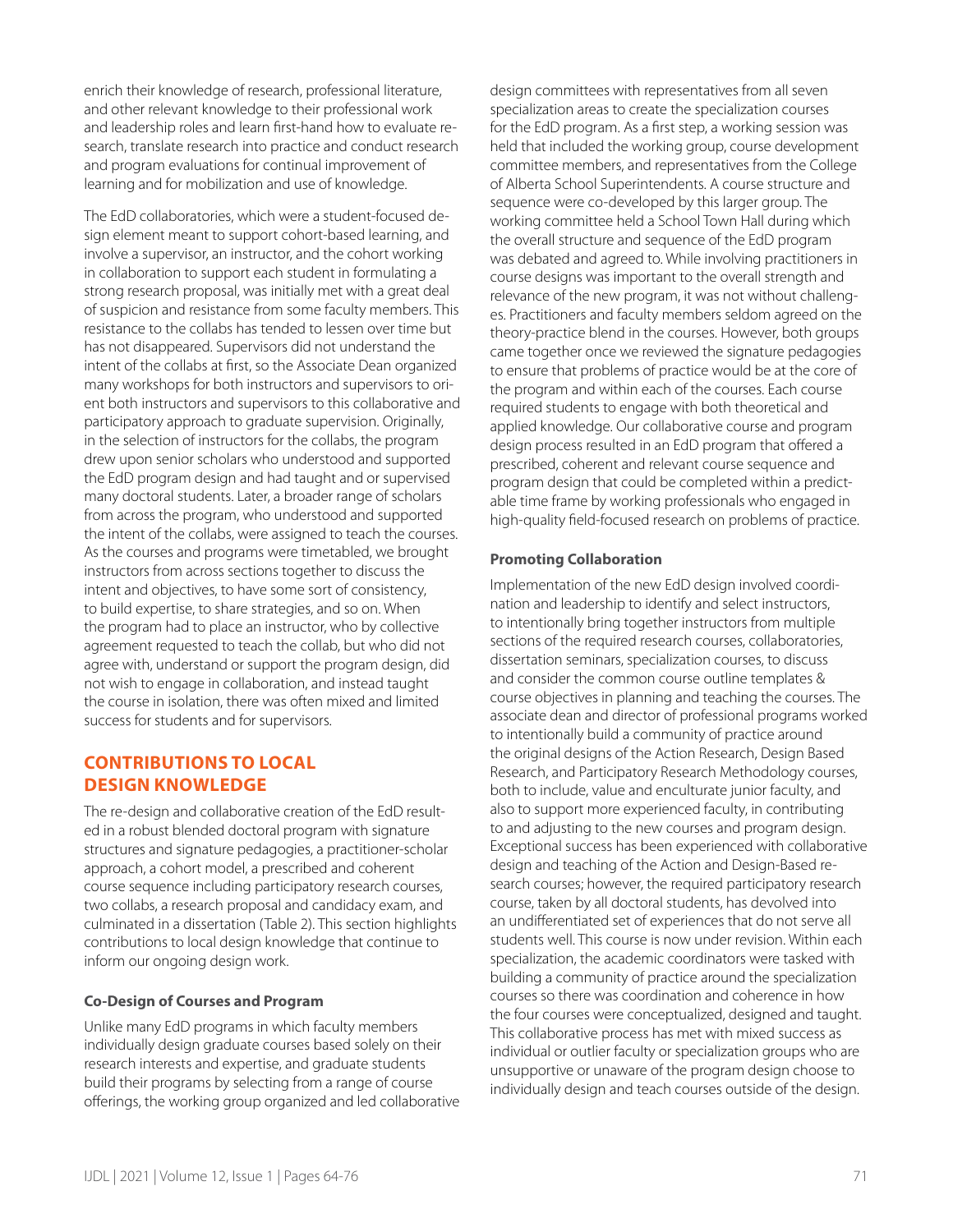| <b>Purpose</b>                                                                 | The EdD is a thesis-based degree, intended for educators for the generation of new knowledge<br>and practices, and for stewardship of the profession. Our EdD is an innovative, current, and practi-<br>tioner-oriented doctoral program designed to facilitate future and current educational professionals<br>to develop the knowledge, skills, and dispositions to solve authentic problems of practice and<br>succeed in educational positions.                                                                                                                                                                                                                                                                          |  |
|--------------------------------------------------------------------------------|------------------------------------------------------------------------------------------------------------------------------------------------------------------------------------------------------------------------------------------------------------------------------------------------------------------------------------------------------------------------------------------------------------------------------------------------------------------------------------------------------------------------------------------------------------------------------------------------------------------------------------------------------------------------------------------------------------------------------|--|
| Philosophy<br>and Model of<br>Preparation                                      | The EdD is firmly situated within a practitioner-scholar approach, a preparation model that is focused<br>on research-informed, evidence-based practice. EdD graduates are scholars and highly prepared<br>professional practitioners who apply knowledge and techniques to solve authentic problems of prac-<br>tice. The EdD program incorporates state-of-the-art signature inductive pedagogies and pedagogical<br>tools; in situ opportunities designed to facilitate the critical application of research and theoretical<br>knowledge; a cohort model constructed on the principles underlying communities of learners; a<br>candidacy portfolio; an oral candidacy examination; and original research dissertations. |  |
| Program<br><b>Requirements</b>                                                 | The EdD is a cohort-based prescriptive program requiring the completion of ten courses of study,<br>a candidacy examination, and doctoral dissertation. Students complete two half-course equivalent<br>research courses, four half-course equivalent specialization courses, two half-course specialization<br>laboratories of practice (collabs), and two half-course equivalent dissertation seminars. Students<br>submit a candidacy portfolio that includes a research proposal. The research proposal is subject<br>to candidacy examination before their 28 <sup>th</sup> month in the program. The culminating project is the<br>completion of a dissertation which is subject to oral examination.                  |  |
| <b>Mode of delivery</b>                                                        | The EdD program is provided through various formats. Although largely an on-line program, partici-<br>pants attend a required on-campus summer residency during the first two years of the program.                                                                                                                                                                                                                                                                                                                                                                                                                                                                                                                          |  |
| Candidacy<br><b>Requirements</b><br><b>Dissertation</b><br><b>Requirements</b> | The academic regulations of the Faculty of Graduate Studies apply to the candidacy examination and<br>the dissertation oral examination.                                                                                                                                                                                                                                                                                                                                                                                                                                                                                                                                                                                     |  |
| <b>Time to</b><br>completion                                                   | Through a cohort-based, prescriptive framework and continuous support in dissertation develop-<br>ment, students will typically complete requirements within three years, and are required to complete<br>within six registration years.                                                                                                                                                                                                                                                                                                                                                                                                                                                                                     |  |

#### **TABLE 2.** Current EdD Program Design.

## **KEY DESIGN INSIGHTS**

While our School of Education has continued to revisit various components of the redesign of professional graduate programs through collaborative teaching teams and committees, the program structure of the initial MEd and EdD designs have remained largely intact as these have proven to be very successful for students based on feedback from regular program evaluation, from curriculum review (Jacobsen et al., 2018a) and action research on program design (Jacobsen et al., 2018b) and from external measures of student satisfaction and success. Graduate Programs in Education conducted regular focus groups with current students and exit surveys of all graduates, both of which provided the School with insights and direct feedback on the students' experience in graduate school, on program quality, and on supervision. Data from program administered focus groups and exit surveys was used to inform continual program improvements, such as adjustments to the timetable, range of program topics offered and timing of orientations and events.

In 2014-15, Graduate Program in Education engaged in a curriculum review of the professional programs (Brown et al, 2015). Interim results on actions taken in response to recommendations indicate a strong commitment to both student engagement in research and faculty development to continue to enhance teaching capacity. Action research carried out on our graduate programs (Jacobsen et al., 2018a) describes the value of team-teaching research courses in the MEd, signature pedagogies, collaborative approaches to curriculum mapping and course delivery, and ongoing review of programs.

Better differentiation of our graduate programs has resulted in improvements in student satisfaction in all our program areas. Results from the 2016 Canadian Graduate and Professional Survey (CGPSS), a national survey of graduate student satisfaction and experience by the Canadian Association for Graduate Studies (https://cags.ca/cgpss/) indicates that Master of Education (MEd) student rates of overall satisfaction with program increased 11% in three years, from 74% in 2013 to 85% in 2016. Other results are just as encouraging, doctoral (PhD and EdD) student satisfaction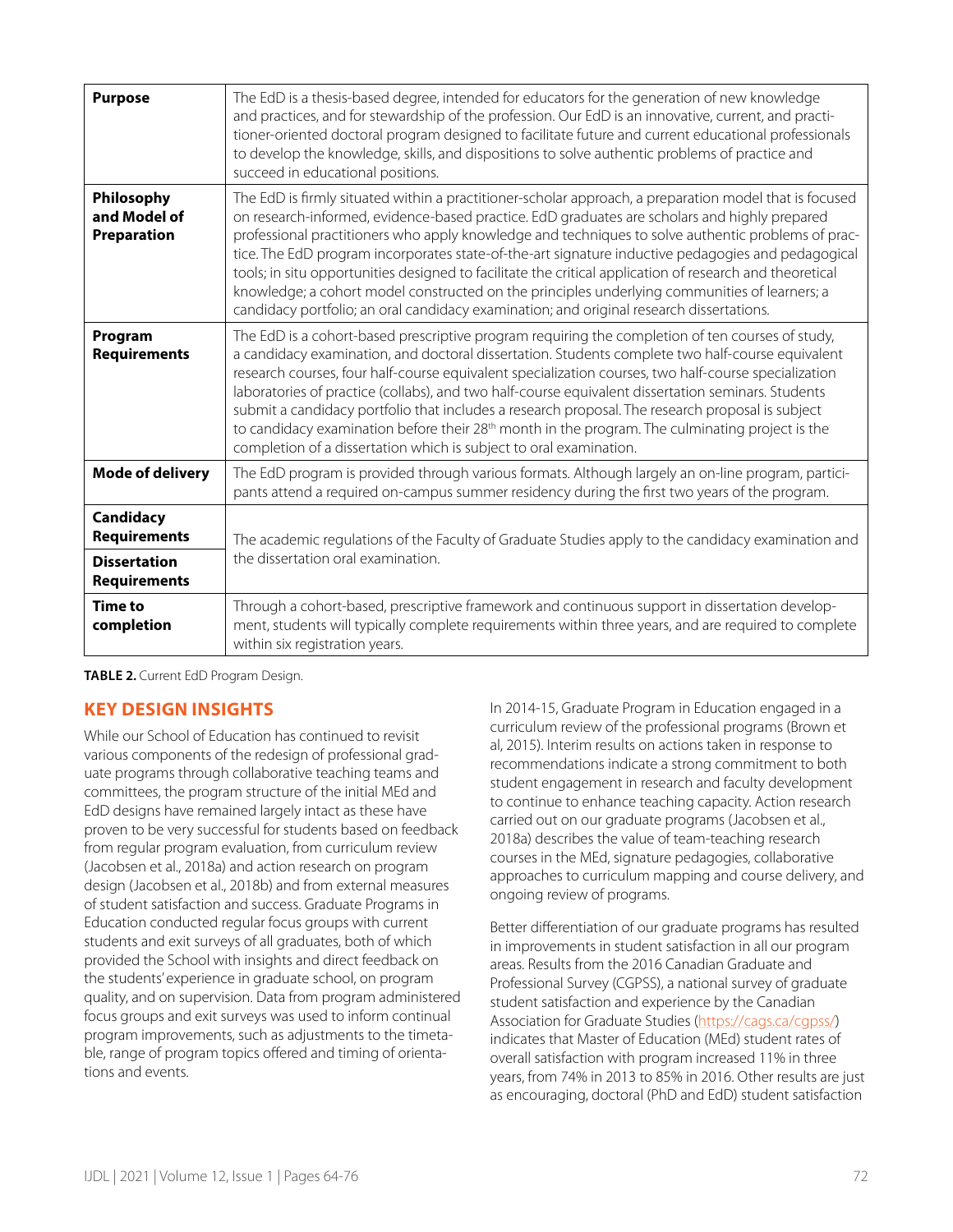with supervision increasing 3% from 2013 to 2016 to 90.5% of students indicating high rates of satisfaction.

An area of improvement captured by our Internal Office of Institutional Analysis is doctoral students' mean time to the candidacy exam. In 2010, prior to implementing the new doctoral program designs, doctoral students' mean time to candidacy exam was 32.9 months, which was 4.9 months past the requirement of 28 months. In 2016, the doctoral students' mean time to candidacy was 26.4 months, which is 1.6 months earlier than the requirement and also represents an overall program improvement from 2010 to 2016 of 6.5 months.

The program design changes we have outlined also enabled us to increase the proportion of international graduate students in our programs through cohorts. For example, cohorts of international students have been recruited to our degree and non-credit initiatives through our partnerships with Beijing Normal University, Shaanxi Normal University, and the China Scholarship Council. Graduate students have also been recruited to our School through our partnership with Osaka YMCA Schools, Japan. Graduate Programs in Education has obtained grant funding to support new program design and curriculum review focused on attracting international students.

## **CONCLUSION**

Building upon the insights gained through the process of self-study and examination of our graduate programs, and a critical review of the literature on the design of graduate program structures, signature pedagogies and from the learning sciences, we increased the scope, quality and reach of our research and professional programs. Our School of Education now offers two distinct doctoral programs in educational research, two distinct masters programs, and we have leveraged an existing graduated framework of graduate certificates to graduate diplomas as steps toward a Master of Education degree. Programmatic changes successfully implemented over the past eight years have yielded a slate of high-quality professional research programs of choice in the School of Education. The design of high quality and accessible professional graduate programs that respond directly to the needs of the profession has attracted a great deal of interest and engagement of the profession, as indicated by increased applications to the program each year, and also by new relationships with professional partners on the design of programs to address identified needs of the profession, of the provincial education ministry, and of school jurisdictions. The signature cohort design, which incorporates intellectual scaffolds, the social construction of knowledge, intentional mentorship and peer support, peer review, cultivation of a community of learners, and problem solving in a collaborative framework, has resulted in high quality learning experiences related to professional leadership and practice,

increased student retention, shorter times to completion and greater coherence and inter-disciplinarity in all our professional graduate programs.

Along with program redesign, Faculties of Education need to be mindful of ongoing faculty development. In many faculties of education, academic staff hold deep scholarly knowledge, expertise, and experience in research and in their discipline. However, many faculty members have not experienced the types of graduate education that our redesign expects them to provide; namely, few faculty members have experience working with signature structures, signature pedagogies, cohort models, participatory learning environments, collaborative course design and or team teaching, and collaborative online work spaces.

Blended and online graduate education has become mainstream in our School along with the expectation that all faculty members learn to design and teach blended and online courses as part of their course-based teaching workload. The expectation that all faculty teach in the redesigned professional graduate programs has amplified the need for on-going, continuous professional development for all faculty and instructors. Strategies for addressing faculty development and support include, and are not limited to, the scaffolding of course design, established program evaluation frameworks, the consolidation of research and specialization courses, the support of collaborative approaches to course design and teaching (Brown et al., 2013; Jacobsen et al, 2018a), increased resources for graduate assistant teachers, and additional specialized support staff in the Office of Graduate Programs. Support for teaching in the School is supported through a senior leader, the Associate Dean of Teaching and Learning, who works collaboratively with the Associate Deans of program areas to focus programs, support and training initiatives directly on faculty professional learning and educational development.

In this paper, we have documented the transition from conventional on-campus, loosely designed, and undifferentiated graduate programs to blended and online, coherent, robust and intentionally designed professional graduate programs along with residency graduate programs. Our strategy to increase access and respond directly to the needs of a profession and province in transition was to draw directly upon the latest research on graduate education, and to engage with the communities and professions that we serve as we redesigned our programs. Our blended and online Education Doctorate, Specialist Masters, and Interdisciplinary Masters degrees are cohort based, discipline focused and coherent. The redesign of our graduate programs was in response to the pressing need to move away from information delivery approaches to scholarship, and towards participatory and collaborative learning experiences characterized by signature structures and signature pedagogies.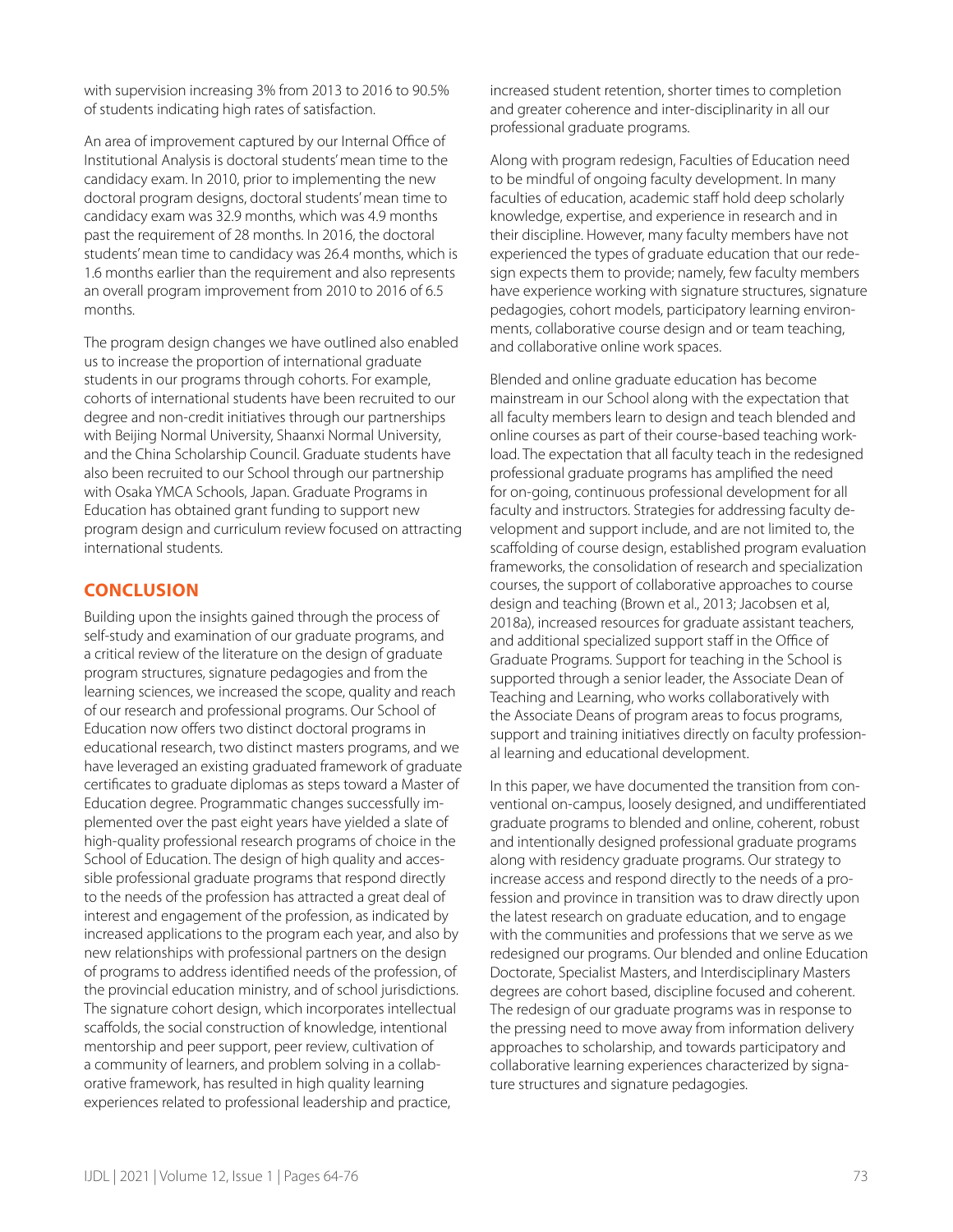Graduate students deserve to be engaged in technology enabled research active learning experiences, to engage collaboratively in solving real problems of practice and to develop as scholars who will lead and study change in education. Our graduate programs have been intentionally designed to cultivate scholars of the profession in programs that demonstrate strong connections with the community and graduates who provide leadership in their organizations and professions that are in transition. One way that we measure our success is by the strength and quality of our graduates, the high retention and completion rates, and meeting the demands and needs of the profession and the Ministry of Education by providing accessible and flexible graduate school learning experiences for working professionals.

## **REFERENCES**

Anderson, T. (2003). Modes of interaction in distance education: Recent developments and research questions. In M. Moore and G. Anderson (Eds.), *Handbook of Distance Education*. (pp. 129-144) Erlbaum.

Anderson, T. (2004). Towards a theory of online learning. In T. Anderson & F. Elloumni, (eds.) *Theory and practice of online learning*. (pp. 33-60). Athabasca University Press. [http://cde.athabascau.ca/](http://cde.athabascau.ca/online_book/ch2.html) [online\\_book/ch2.html](http://cde.athabascau.ca/online_book/ch2.html)

Anderson, T. (2009). *The theory and practice of online learning* (2nd Ed). Athabasca, AB: Athabasca University Press.

Anderson, T., Annand, A., & Wark, N. (2005). The search for learning community in learner-paced distance education programming: Or, "Having your cake and eating it, too!" *Australian Journal of Educational Technology, 21*(2), 222-241. [https://doi.org/10.14742/](https://doi.org/10.14742/ajet.1336) [ajet.1336](https://doi.org/10.14742/ajet.1336)

Bransford, J., Brown, A., & Cocking, R. (1999). *How people learn: Brain, mind experience and school.* National Academies Press. [http://www.](http://www.nap.edu/openbook.php?isbn=0309070368) [nap.edu/openbook.php?isbn=0309070368](http://www.nap.edu/openbook.php?isbn=0309070368)

Braun, H., McCaffrey, D., Steedle, J., Marino, J., Liu, O., Ewell, P., Arum, R., Rodgers, T., Haegeland, T., Lalancette, D., Bily, C., & Saroyan, A. (2013). Assessment of higher education learning outcomes feasibility study report volume 2: Data analysis and national experiences. http://[www.oecd.org/edu/ahelo](http://www.oecd.org/edu/ahelo)

Brown, B., Dressler, R., Eaton, S., & Jacobsen, M. (2015). Practicing what we teach: Using action research to learn about teaching action research. *Canadian Journal of Action Research, 16(3),* 60-77. <https://doi.org/10.33524/cjar.v16i3.228>

Brown, B., Eaton, S., Jacobsen, M., Roy, S., & Friesen, S. (2013). Instructional design collaboration: A professional learning and growth experience. *MERLOT Journal of Online Learning and Teaching, 9*(3). [http://jolt.merlot.org/vol9no3/brown\\_0913.htm](http://jolt.merlot.org/vol9no3/brown_0913.htm)

Chao, I. T., Saj, T., & Hamilton, D. (2010). Using course development to achieve online course quality standards. *International Review of Research in Open and Distance Learning, 11*(3), 106-126. [https://doi.](https://doi.org/10.19173/irrodl.v11i3.912) [org/10.19173/irrodl.v11i3.912](https://doi.org/10.19173/irrodl.v11i3.912)

Clifford, P. & Friesen, S. (1993). A curious plan: Managing on the twelfth. *Harvard Educational Review, 63*(3), 339-358.

Cole, M. (1995). Cultural-historical psychology: A mesogenetic approach. In L. M. W. Martin, K. Nelson, & E. Tobach (Eds.), *Sociocultural psychology: Theory and practice of doing and knowing* (pp. 168-204). Cambridge University Press.

Council of Ministers of Education, Canada. (2007). *Ministerial statement on quality assurance of degree education in Canada.* [http://](http://www.cicic.ca/docs/cmec/QA-Statement-2007.en.pdf) [www.cicic.ca/docs/cmec/QA-Statement-2007.en.pdf](http://www.cicic.ca/docs/cmec/QA-Statement-2007.en.pdf)

Darling-Hammond, L. (2008). *Powerful learning: What we know about teaching for understanding*. Jossey-Bass Publishing.

Dochy, F., Segers, M., Van den Bossche, P., & Gijbels, D. (2003). Effects of problem-based learning: a meta-analysis. *Learning and Instruction, 13,* 533-568. [https://doi.org/10.1016/S0959-4752\(02\)00025-7](https://doi.org/10.1016/S0959-4752(02)00025-7)

Donaldson, J., & Scribner, J. (2003). Instructional cohorts and learning: Ironic uses of a social system. *Journal of School Leadership*, *13*(6), 644-665. [https://doi.org/10.1177/105268460301300603](https://doi.org/10.1177%2F105268460301300603)

Dorn, S. J., Papalewis, R. & Brown, R. (1995). Educators earning their doctorates: doctoral student perceptions regarding cohesiveness and persistence. Education, 116(2), 305-315.

Edens, K. (2000). Preparing problem solvers for the 21st century through problem-based learning. *College Teaching, 48,* 55-60. <https://doi.org/10.1080/87567550009595813>

Felder, R. & Brent, R. (2004). The intellectual development of science and engineering students. Part 2. Teaching to promote growth. *Journal of Engineering Education, 93*(4), 279 – 291. [https://doi.](https://doi.org/10.1002/j.2168-9830.2004.tb00817.x) [org/10.1002/j.2168-9830.2004.tb00817.x](https://doi.org/10.1002/j.2168-9830.2004.tb00817.x)

Friesen, S. (2013a). Inquiry-based learning. In R.C. Richey (Ed.) *Encyclopedia of terminology for educational and communications and technology*, (pp. 153-155). Springer.

Friesen, S. (2013b). Problem-based learning. In R.C. Richey (Ed.) *Encyclopedia of terminology for educational and communications and technology*, (pp. 247-248). Springer.

Garrison, D.R. & Anderson, T. (2003). *E-Learning in the 21st century*. Routledge.

Garrison, D.R., Anderson, T., & Archer, W. (2000). Critical thinking in text-based environment: Computer conferencing in higher education. *The Internet and Higher Education*, *2*(2), 87-105. [https://](https://doi.org/10.1016/S1096-7516(00)00016-6) [doi.org/10.1016/S1096-7516\(00\)00016-6](https://doi.org/10.1016/S1096-7516(00)00016-6)

Golde, C. & Walker, G. (Eds.). (2006). Envisioning the future of doctoral education: Preparing stewards of the discipline. Jossey-Bass/Carnegie Foundation for the Advancement of Teaching.

Hattie, J. (2009). Visible learning: A synthesis of over 800 metaanalyses relating to achievement. Routledge.

Haury, D. L. (1993). Teaching science through inquiry. ERIC/CSMEE Digest.

Herrington, J. & Oliver, R. (2000). An instructional design framework for authentic learning environments. *Educational Technology Research and Development, 48*(3), 23-48.

Jacobsen, M. (2010). Teaching in a participatory digital world. *Education Canada, 50*(3), 13-17. [http://www.cea-ace.ca/](http://www.cea-ace.ca/education-canada/article/teaching-participatory-digital-world) [education-canada/article/teaching-participatory-digital-world](http://www.cea-ace.ca/education-canada/article/teaching-participatory-digital-world)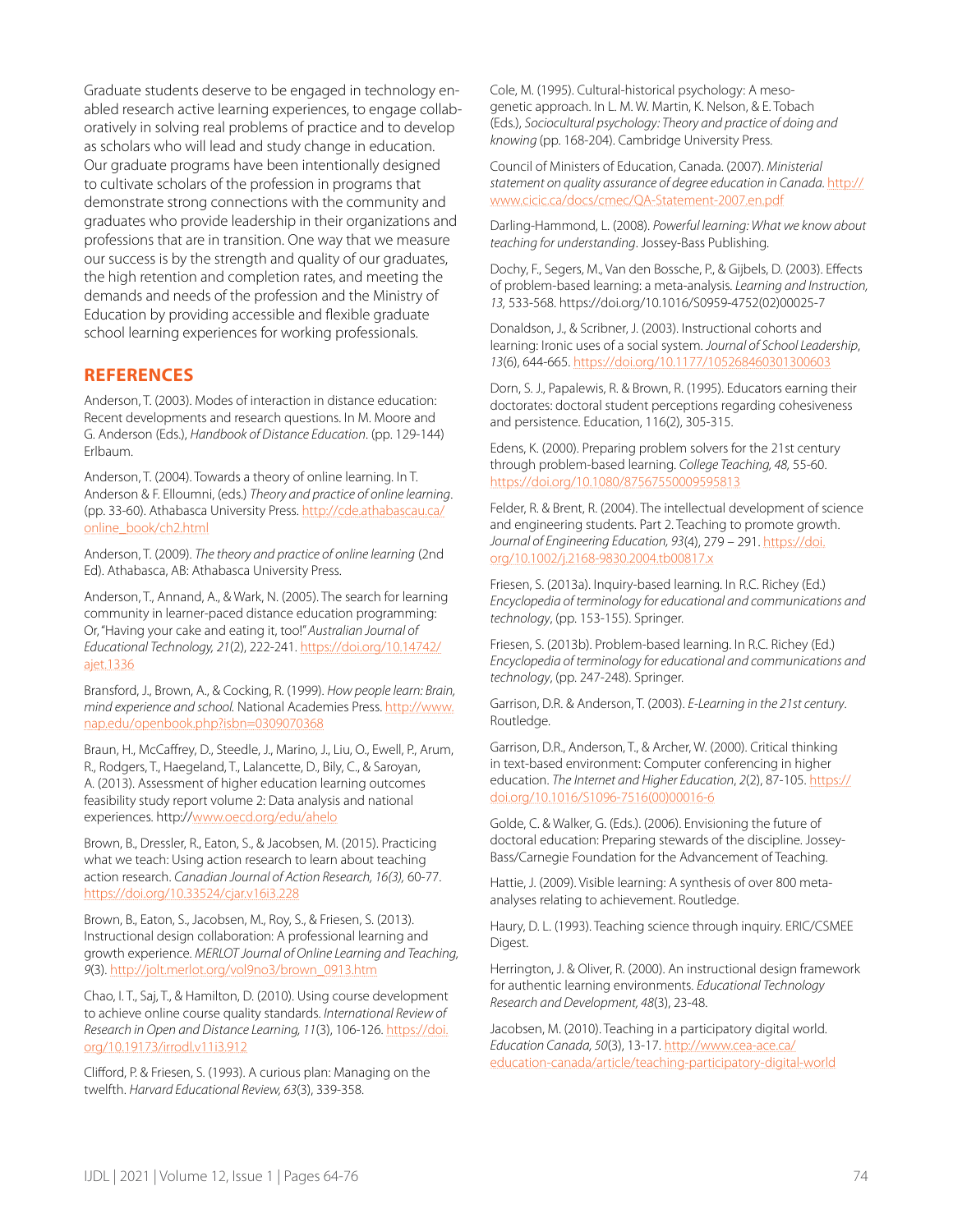Jacobsen, M., McDermott, M., Brown, B., Eaton, S., and Simmons, M. (2018a). Graduate students' research based learning experiences in an online Master of Education program. *Journal of University Teaching & Learning Practice, 15*(4), 1-18. Online: [https://ro.uow.edu.](https://ro.uow.edu.au/jutlp/vol15/iss4/4/) [au/jutlp/vol15/iss4/4/](https://ro.uow.edu.au/jutlp/vol15/iss4/4/)

Jacobsen, M., Eaton, S., Brown, B., Simmons, M., and McDermott, M. (2018b). Action research for graduate program improvements: A response to curriculum mapping and review. *The Canadian Journal of Higher Education, 48*(1), 82-98. [https://doi.org/10.47678/cjhe.](https://doi.org/10.47678/cjhe.v48i1.188048) [v48i1.188048](https://doi.org/10.47678/cjhe.v48i1.188048)

Jacobsen, M. & Friesen, S. (2011). Web exclusive: Hands on vs hands up: Technology-enabled knowledge building in high school. *Education Canada, 51*(3). [http://www.cea-ace.ca/education-canada/](http://www.cea-ace.ca/education-canada/article/web-exclusive-hands-vs-hands-technology-enabled-knowledge-building-high-sch) [article/web-exclusive-hands-vs-hands-technology-enabled](http://www.cea-ace.ca/education-canada/article/web-exclusive-hands-vs-hands-technology-enabled-knowledge-building-high-sch)[knowledge-building-high-sch](http://www.cea-ace.ca/education-canada/article/web-exclusive-hands-vs-hands-technology-enabled-knowledge-building-high-sch)

Jenkins, H., Purushotma, R., Clinton, K., Weigel, M., & Robinson, A. (2006). *Confronting the Challenges of Participatory Culture: Media Education for the 21st Centur*y. Comparative Media Studies Programme at the Massachusetts Institute of Technology. [https://mitpress.mit.edu/sites/default/files/titles/free\\_](https://mitpress.mit.edu/sites/default/files/titles/free_download/9780262513623_Confronting_the_Challenges.pdf) [download/9780262513623\\_Confronting\\_the\\_Challenges.pdf](https://mitpress.mit.edu/sites/default/files/titles/free_download/9780262513623_Confronting_the_Challenges.pdf)

Joyce, K. & Brown, A. (2009). Enhancing social presence in online learning: Mediation strategies applied to social networking tools. *Online Journal of Distance Learning Administration, 12*(4). [http://www.](http://www.editlib.org/p/76600) [editlib.org/p/76600.](http://www.editlib.org/p/76600)

Lave, J., & Wenger, E. (2002). Legitimate peripheral participation in communities of practice. *Supporting lifelong learning*, *1*, 111-126.

Lohman, M. (2002). Cultivating problem-solving skills through problem-based approaches to professional development. *Human Resource Development Quarterly, 13*(3), 243.

Lundeberg, M., & Yadav, A. (2006). Assessment of case study teaching: Where do we go from here? Pts. 1 and 2. *Journal of College Science Teaching, 35*(5), 10–13

Lundeberg, M., & Yadav, A. (2006). Assessment of case study teaching: Where do we go from here? Pt. II. *Journal of College Science Teaching 35*(6), 8–13.

Major, C. & Palmer, B. (2001). Assessing the effectiveness of problembased learning in higher education: Lessons from the literature. *Academic Exchange Quarterly, 5(1).* [http://www.rapidintellect.com/](http://www.rapidintellect.com/AEQweb/mop4spr01.htm) [AEQweb/mop4spr01.htm](http://www.rapidintellect.com/AEQweb/mop4spr01.htm)

McReary, C., Golde, M., & Koeske, R. (2006). Peer instruction in the general chemistry laboratory: Assessment of student learning. Journal of Chemical Education, 83(5), 804-810. [https://doi.](https://doi.org/10.1021/ed083p804) [org/10.1021/ed083p804](https://doi.org/10.1021/ed083p804)

Norman, G., & Schmidt, H. (1992). The psychological basis of problem-based learning: A review of the evidence. Academic Medicine, 67(9), 557–65.

Oliver-Hoyo, M., & Allen, D. (2005). Attitudinal effects of a studentcentered active learning environment. *Journal of Chemical Education*, *82*(6), 944–49.<https://doi.org/10.1021/ed082p944>

Oliver-Hoyo, M., Allen, D. & Anderson, M. (2004). Inquiry-guided instruction. *Journal of College Science Teaching 33*(6), 20–24.

Olson, K., and Clark, C. (2009). A signature pedagogy in doctoral education: The leader-scholar community. *Education Researcher*, *38*(3)*,* 216-221. [https://doi.org/10.3102/0013189X09334207](https://doi.org/10.3102%2F0013189X09334207)

Prince, M. (2004). Does active learning work? A review of the research. *Journal of Engineering Education, 93*(3)*,* 223-231[.https://doi.](https://doi.org/10.1002/j.2168-9830.2004.tb00809.x) [org/10.1002/j.2168-9830.2004.tb00809.x](https://doi.org/10.1002/j.2168-9830.2004.tb00809.x)

Prince, M. & Felder, R. (2006). Inductive teaching and learning methods: Definition, comparisons, and research bases. *Journal of Engineering Education, 95*(2), 123-138.

#### <https://doi.org/10.1002/j.2168-9830.2006.tb00884.x>

Ramsden, P. (2003). *Learning to teach in higher Education* (2nd ed.). Taylor and Francis.

Richardson, V. (2006). Stewards of a field, stewards of an enterprise. In C. M. Golde& G. E. Walker (Eds.), *Envisioning the future of doctoral education: Preparing stewards of the discipline,* (pp. 251-267). Jossey-Bass.

Rourke, L., & Anderson, T. (2002). Exploring social presence in computer conferencing. *Journal of Interactive Learning Research*, *13*(3), 259-275. <http://hdl.handle.net/2149/762>

Rourke, L., Anderson, T., Archer, W., & Garrison, D. R. (1999). Assessing social presence in asynchronous, text-based computer conferences. *Journal of Distance Education*, *14*(3), 51-70. [http://hdl.handle.](http://hdl.handle.net/2149/732) [net/2149/732](http://hdl.handle.net/2149/732)

Sawyer, R.K. (Ed) (2006). The Cambridge handbook of the learning sciences. Cambridge University Press.

Scardamalia, M. (2002). Collective cognitive responsibility for the advancement of knowledge. In B. Smith (Ed.), *Liberal Education in a Knowledge Society*, (pp. 67-98). Open Court.

Scardamalia, M. & Bereiter, C. (2006). Knowledge building: Theory, pedagogy and teachnology. In K. Sawyer (Ed.), *Cambridge Handbook of the Learning Sciences* (pp. 97-118). Cambridge University Press.

Scardamalia, M. & Bereiter, C. (2010). A brief history of knowledge building. *Canadian Journal of Learning and Technology, 36*(1). [http://](http://dx.doi.org/10.21432/T2859M) [dx.doi.org/10.21432/T2859M](http://dx.doi.org/10.21432/T2859M)

Scardamalia, M., Bereiter, C., & Lamon, M. (1994). The CSILE project: Trying to bring the classroom into World 3. In K. McGilley (Eds.), *Classroom lessons: Integrating cognitive theory and classroom practice,*  (pp. 201-228). MIT Press.

Shulman, L. (2007). Practical wisdom in the service of professional practice. *Educational Researcher, 36*(9), 560-563. [https://doi.](https://doi.org/10.3102%2F0013189X07313150) [org/10.3102/0013189X07313150](https://doi.org/10.3102%2F0013189X07313150)

Shulman, L. (2005). Signature pedagogies in the professions. *Daedalus, 134*(3), 52-59.

Shulman, L., Golde, C., Conklin Bueschel, A., & Garabedian, K. (2006). Reclaiming education's doctorates: A critique and a proposal. *Educational Researcher, 35*(3), 25-32. [https://doi.](https://doi.org/10.3102%2F0013189X035003025) [org/10.3102/0013189X035003025](https://doi.org/10.3102%2F0013189X035003025)

Thomas, D., & Brown, J. S. (2011). *A new culture of learning: Cultivating the imagination for a world of constant change*. CreateSpace Independent Publishing Platform. [http://www.](http://www.newcultureoflearning.com/) [newcultureoflearning.com/](http://www.newcultureoflearning.com/)